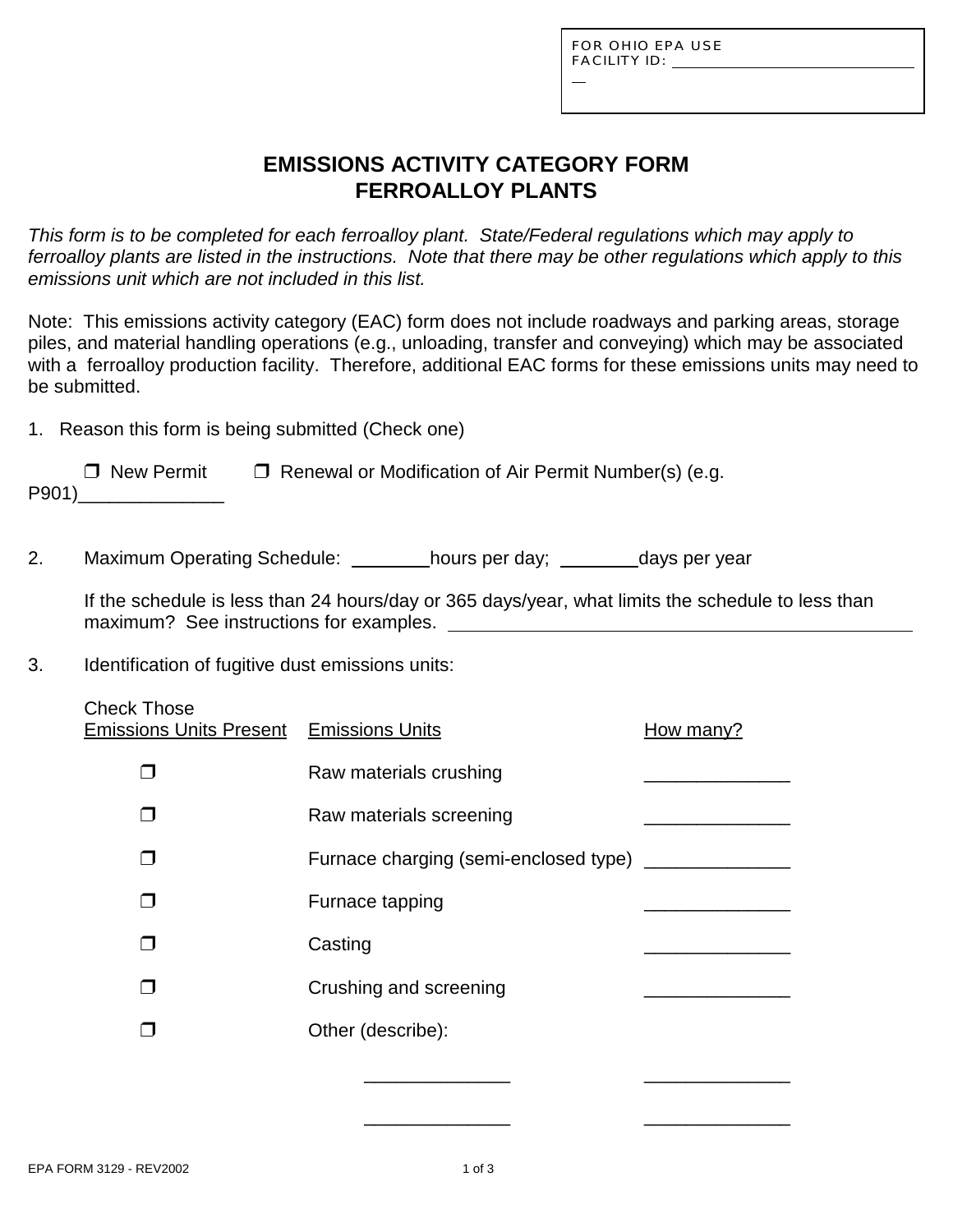# 4. Raw materials crushing and screening data:

| <b>Emissions</b><br>Unit $ID(s)$ | Number<br>of<br>identical<br>processes | Type of process<br>(e.g. primary crushing) | Capacity of<br>each<br>process<br>(tons/hour) | Capacity of<br>each<br>process<br>(tons/year) | Control<br>equipment<br>ID |
|----------------------------------|----------------------------------------|--------------------------------------------|-----------------------------------------------|-----------------------------------------------|----------------------------|
|                                  |                                        |                                            |                                               |                                               |                            |
|                                  |                                        |                                            |                                               |                                               |                            |
|                                  |                                        |                                            |                                               |                                               |                            |
|                                  |                                        |                                            |                                               |                                               |                            |
|                                  |                                        |                                            |                                               |                                               |                            |
|                                  |                                        |                                            |                                               |                                               |                            |

# 5. Ferroalloy furnace process data:

| Emissions<br>Unit $ID(s)$ | Number<br>οf<br>identical<br>furnaces | Type of<br>furnace<br>(e.g. reverb) | Fuel(s)<br>used | Capacity of<br>each<br>furnace<br>(tons/hour) | Capacity of<br>each<br>furnace<br>(tons/year) | Cycle time<br>(hours) | Control<br>equipment<br>ID |
|---------------------------|---------------------------------------|-------------------------------------|-----------------|-----------------------------------------------|-----------------------------------------------|-----------------------|----------------------------|
|                           |                                       |                                     |                 |                                               |                                               |                       |                            |
|                           |                                       |                                     |                 |                                               |                                               |                       |                            |
|                           |                                       |                                     |                 |                                               |                                               |                       |                            |
|                           |                                       |                                     |                 |                                               |                                               |                       |                            |
|                           |                                       |                                     |                 |                                               |                                               |                       |                            |

6. Product crushing and screening process data:

| Emissions<br>Unit $ID(s)$ | Number<br>0f<br>identical<br>processes | Process equipment | Capacity of<br>each<br>process<br>(tons/hour) | Capacity of<br>each<br>process<br>(tons/year) | Control<br>equipment<br>ID |
|---------------------------|----------------------------------------|-------------------|-----------------------------------------------|-----------------------------------------------|----------------------------|
|                           |                                        |                   |                                               |                                               |                            |
|                           |                                        |                   |                                               |                                               |                            |
|                           |                                        |                   |                                               |                                               |                            |
|                           |                                        |                   |                                               |                                               |                            |
|                           |                                        |                   |                                               |                                               |                            |
|                           |                                        |                   |                                               |                                               |                            |

7. Control methods to be used for fugitive dust emissions from ferroalloy production: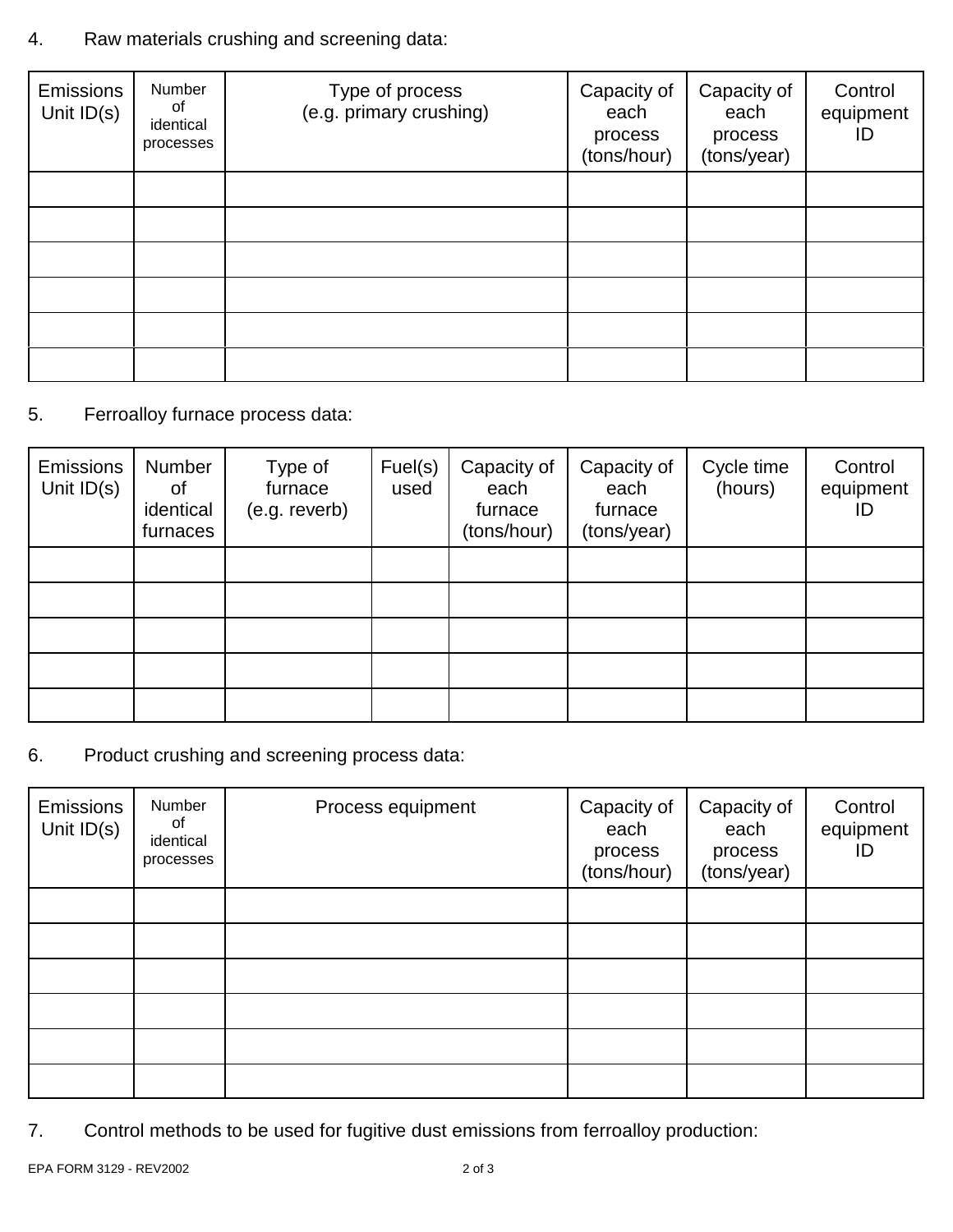| Operation                            | Pollutant<br>emitted | <b>Capture Method</b> | Capture<br>Efficiency | <b>Control Method</b> | Control<br>Efficiency |
|--------------------------------------|----------------------|-----------------------|-----------------------|-----------------------|-----------------------|
| Raw<br>materials<br>crushing         |                      |                       |                       |                       |                       |
| Raw<br>materials<br>screening        |                      |                       |                       |                       |                       |
| Furnace<br>charging                  |                      |                       |                       |                       |                       |
| Furnace<br>tapping                   |                      |                       |                       |                       |                       |
| Casting                              |                      |                       |                       |                       |                       |
| Product<br>crushing and<br>screening |                      |                       |                       |                       |                       |
| Other:                               |                      |                       |                       |                       |                       |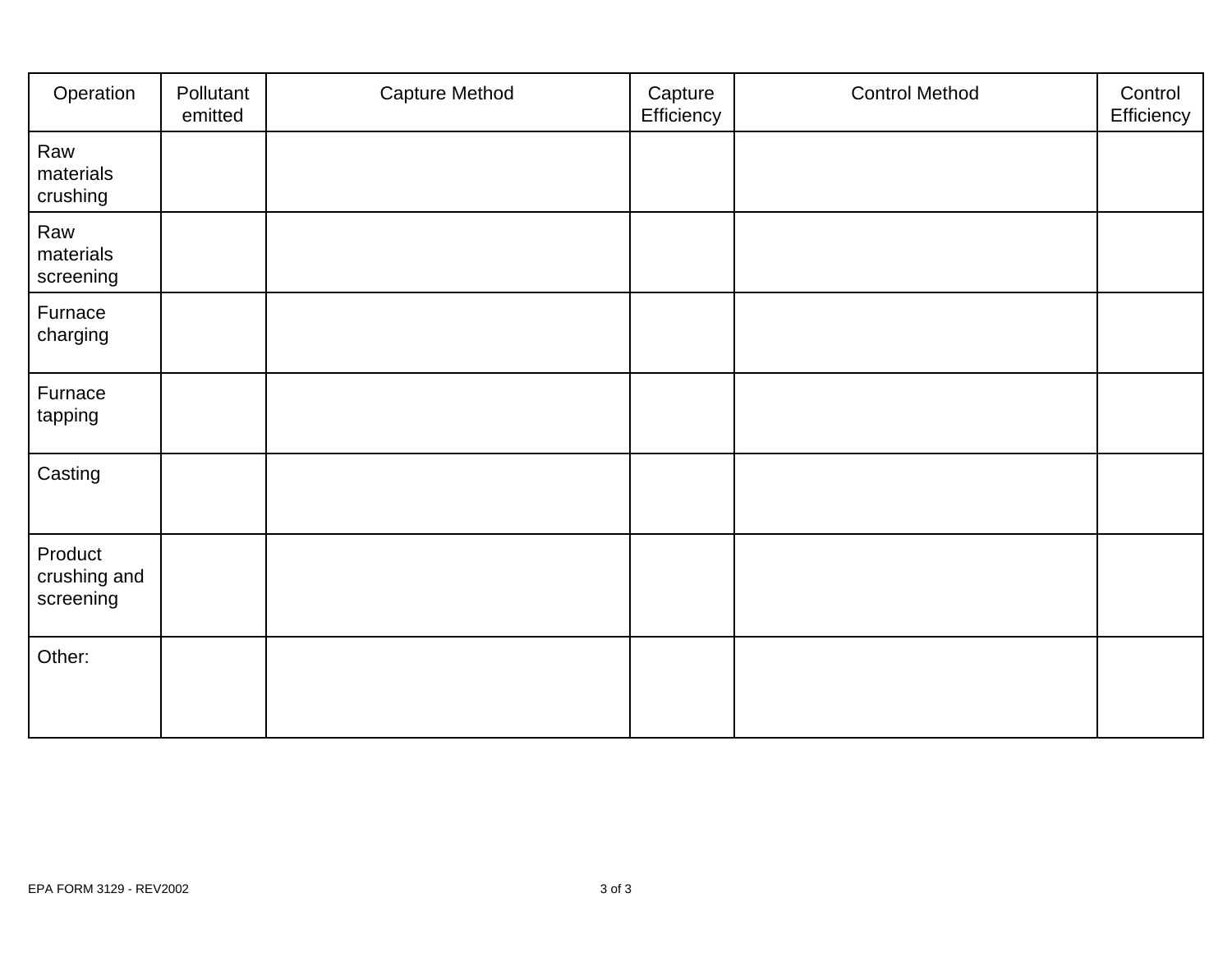## **INSTRUCTIONS FOR COMPLETION OF THE EMISSIONS ACTIVITY CATEGORY FORM FOR FERROALLOY PRODUCTION**

**GENERAL INSTRUCTIONS:** Provide complete responses to all applicable questions. If you need assistance in understanding a question after reading the instructions below, contact your Ohio EPA District Office or Local Air Agency for assistance. Submittal of an incomplete application will delay application review and processing. In addition, the application may be returned as incomplete if all applicable questions are not answered appropriately.

### **APPLICABLE REGULATIONS:**

*The following State and Federal Regulations may be applicable to ferroalloy production. Note that there may be other regulations which apply to this emissions unit which are not included in this list.*

Federal: 40 CFR 63, (MACT) Subparts A and XXX (Ferroalloys Production)

State: Ohio Administrative Code (OAC) 3745-31-02 (Permit to Install) 3745-35-02 (Permit to Operate) 3745-17-07, -08, -11 (particulate emissions) 3745-18-06 (sulfur dioxide emissions)

If you would like a copy of these regulations, contact your Ohio EPA District Office or Local Air Agency. State regulations may also be viewed and downloaded from the Ohio EPA website at http://www.epa.state.oh.us/dapc/regs/regs.html. Federal regulations may be viewed and downloaded at http://www.epa.gov/docs/epacfr40/chapt-I.info/subch-C.htm.

#### **SPECIFIC INSTRUCTIONS:**

This emissions activity category (EAC) form is to be used for certain operations at ferroalloy production facilities which emit fugitive dust emissions. Typical emissions units to be included on this form are listed in item #3. Please use other emissions activity category forms for any roadways and parking areas, storage piles and material handling operations (e.g., for raw material unloading, transfer and conveying). Any other fugitive dust emissions unit that does not have a specific emissions activity category form should be entered on this form under "other (describe)."

Paragraph (B)(6) of OAC Rule 3745-17-01 defines "fugitive dust" as "...particulate matter which is, or was prior to the installation of control equipment, emitted from any source by means other than a stack." Ferroalloy production facilities emit particulate matter in such fashion, and the requirements of OAC Rules 3745-17-07(B) (Visible particulate emission limitations for fugitive dust) and 3745-17-08 (Restriction of emissions of fugitive dust) may be applicable.

- 1. Indicate whether this is an application for a new permit or an application for permit renewal. If applying for a permit renewal, provide the 4-character OEPA emissions unit identification number.
- 2. Provide the maximum number of hours per day and days per year the ferroalloy plant is expected to operate. The following are examples of why the maximum number of hours per day may be less than 24 or the maximum number of days per year may be less than 365 (this list is not all-inclusive):
	- The facility can only operate during daylight hours.
	- The process can only operate within a certain range of ambient temperatures.